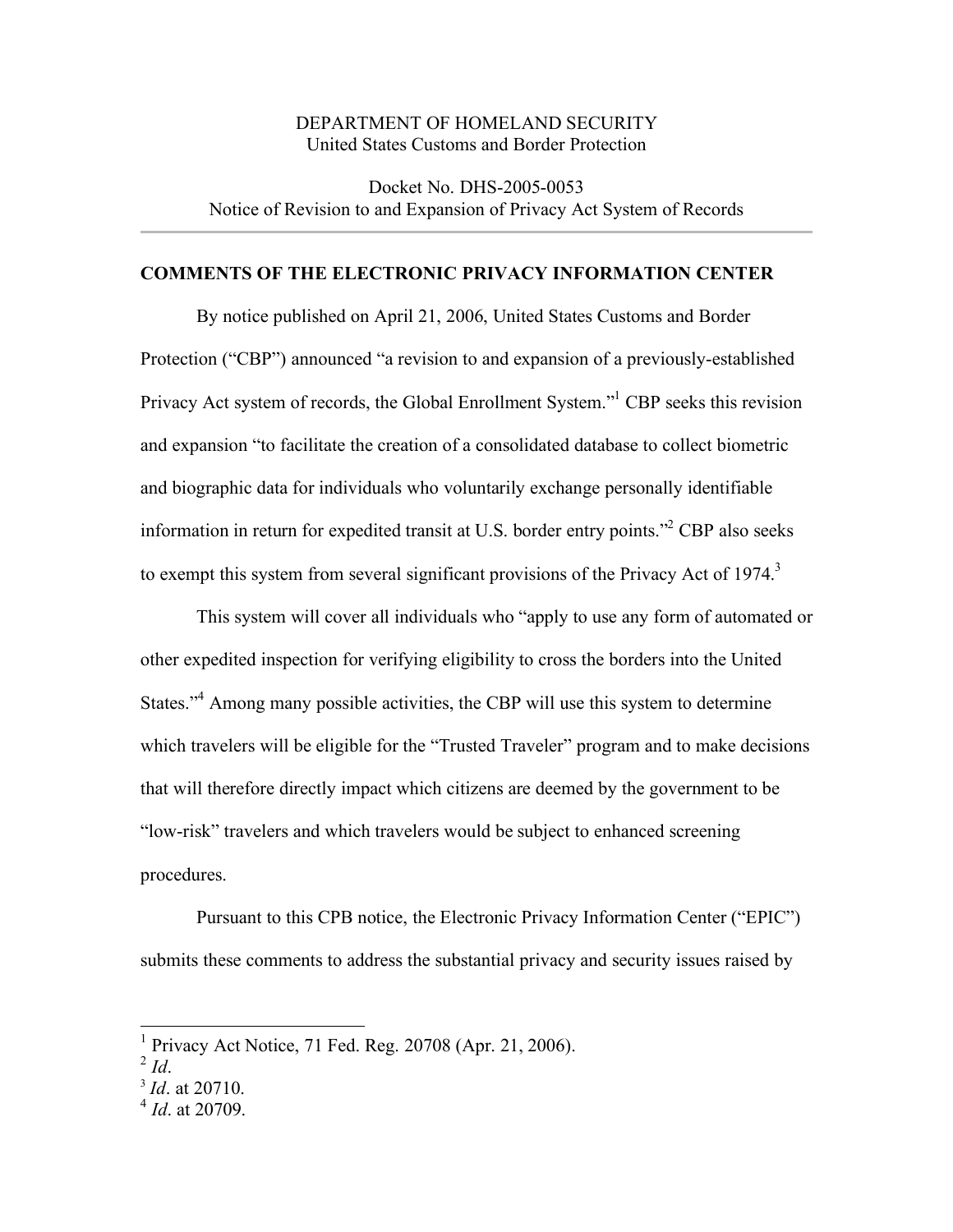the database and to request that CBP substantially narrow the Privacy Act exemptions in the notice prior to the revision and expansion of this system of records.

#### **Introduction**

 When it enacted the Privacy Act, 5 U.S.C. § 552a, in 1974, Congress sought to restrict the amount of personal information that federal agencies could collect and required agencies to be transparent in their information practices.<sup>5</sup> The Supreme Court just two years ago underscored the importance of the Privacy Act's restrictions upon agency use of personal information to protect privacy interests, noting that:

 "[I]n order to protect the privacy of individuals identified in information systems maintained by Federal agencies, it is necessary . . . to regulate the collection, maintenance, use, and dissemination of information by such agencies." Privacy Act of 1974, §2(a)(5), 88 Stat. 1896. The Act gives agencies detailed instructions for managing their records and provides for various sorts of civil relief to individuals aggrieved by failures on the Government's part to comply with the requirements.<sup>6</sup>

 The Privacy Act is intended "to promote accountability, responsibility, legislative oversight, and open government with respect to the use of computer technology in the personal information systems and data banks of the Federal Government[.]"<sup>7</sup> It is also intended to guard the privacy interests of citizens and lawful permanent residents against government intrusion. Congress found that "the privacy of an individual is directly affected by the collection, maintenance, use, and dissemination of personal information by Federal agencies," and recognized that "the right to privacy is a personal and fundamental right protected by the Constitution of the United States."<sup>8</sup> It thus sought to

 $<sup>5</sup>$  S. Rep. No. 93-1183 at 1 (1974).</sup>

 <sup>6</sup>*Doe v. Chao*, 540 U.S. 614, 618 (2004).

 7 S. Rep. No. 93-1183 at 1.

<sup>&</sup>lt;sup>7</sup> S. Rep. No. 93-1183 at 1.<br><sup>8</sup> Pub. L. No. 93-579 (1974).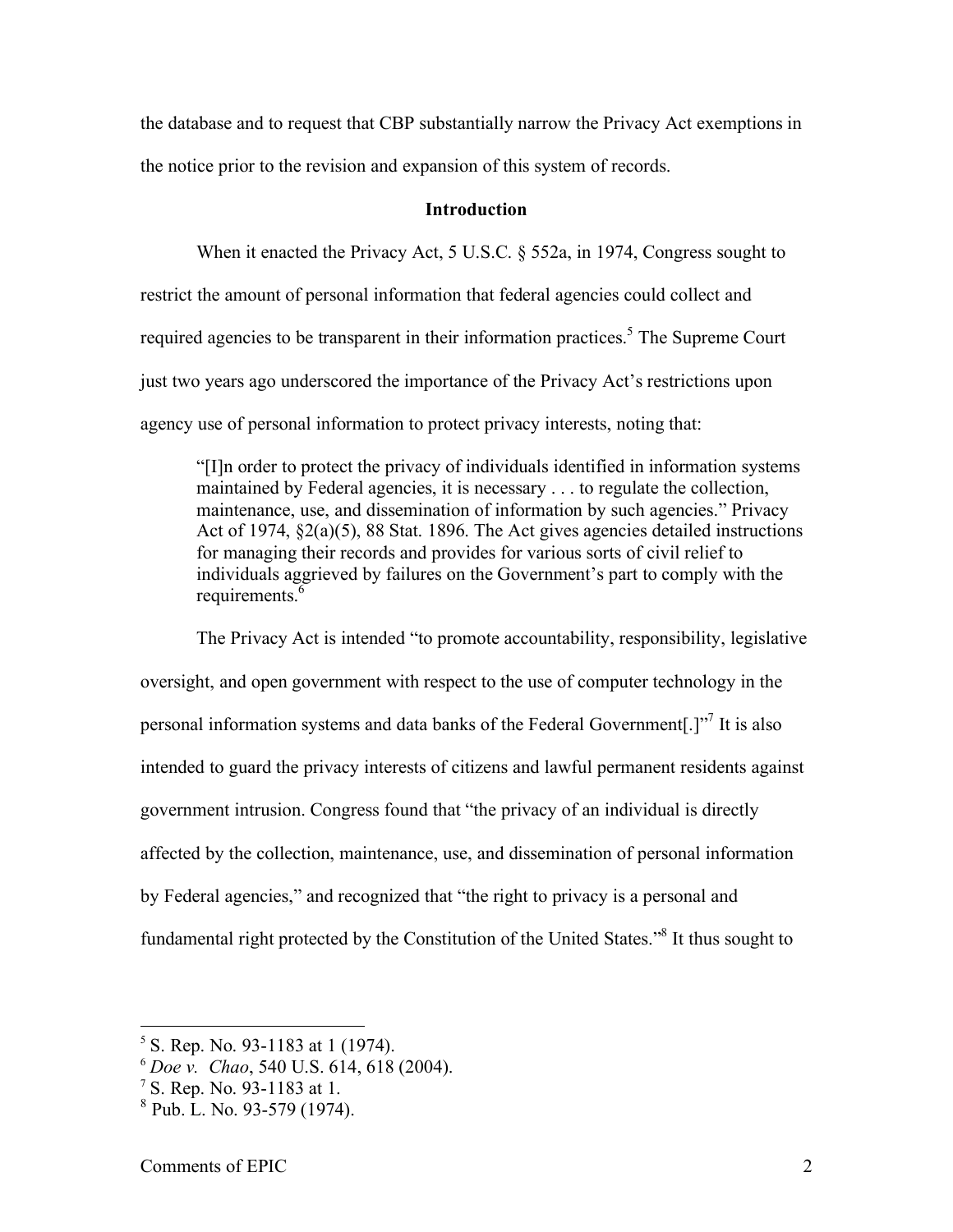"provide certain protections for an individual against an invasion of personal privacy" by

establishing a set of procedural and substantive rights. $9$ 

 Adherence to these requirements is critical for a system such as the Global Enrollment System ("GES"), a massive centralized repository of data that would include:

 [D]ata such as full name, including nickname or other names used, place and date of birth, gender, current and former addresses, telephone numbers, country of citizenship, alien registration number (if applicable), employment history, biometric data, driver's license number and issuing state or province, the make, model, color, year, license number and license issuing state or province of the applicant's vehicle, the flag and home port (where the vessel is foreign flagged), name, registration number and registration issuing state or province of the owners if different from the applicant, and the amount of fee paid. The application may also include such information as the frequency of border crossings or travel, and the most frequent reason for crossing the border or travel, information supplied by the applicant as to whether he or she has been arrested or convicted of any violations of law, and information obtained from checks of other law enforcement databases that would confirm or refute this information.<sup>10</sup> applicant's vessel, the name and address of the vehicle's or vessel's registered

 This data would be maintained in a computer database at the CBP National Data Center in Washington, DC and would be available through terminals that are accessible at border ports of entry and airports and seaport inspection facilities under the jurisdiction of the Department of Homeland Security.<sup>11</sup>

 As CBP notes in the Federal Register Notice, the Privacy Act "embodies fair information principles in a statutory framework governing the means by which the United States Government collects, maintains, uses and disseminates personally identifiable information."<sup>12</sup> Unfortunately, the CBP proposes to exempt the GES from key fair information principles such as the requirements that an individual be permitted access to

 $9$  Id.

 $^{9}$  *Id.*<br><sup>10</sup> 71 Fed. Reg. at 20709-10. <sup>10</sup> 71 Fed. Reg. at 20709-10.<br><sup>11</sup> *Id.* at 20709.

 $^{11}$  *Id.* at 20709.

<sup>&</sup>lt;sup>11</sup> *Id.* at 20709.<br><sup>12</sup> *Id.* at 20709.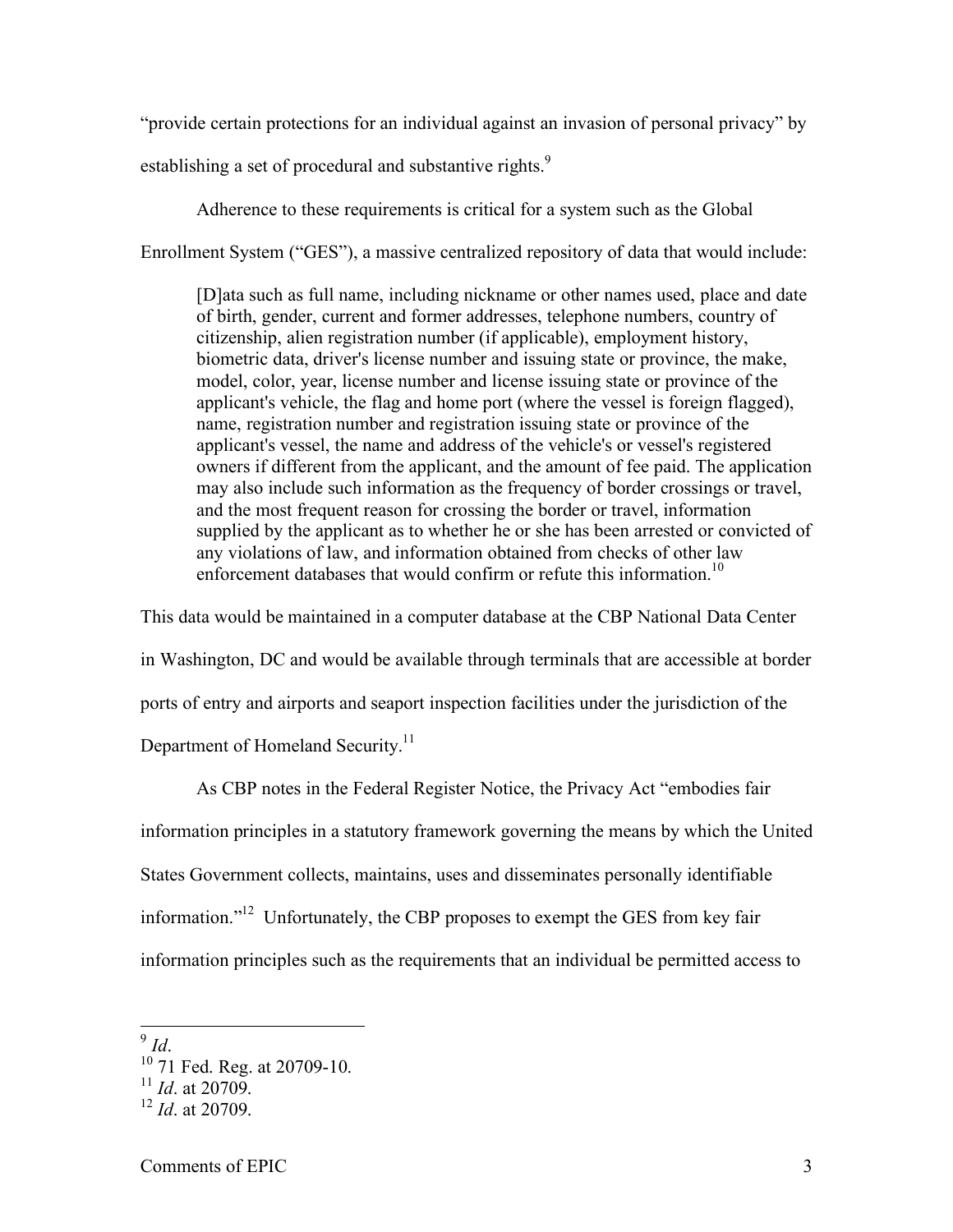personal information, that an individual be permitted to correct and amend personal information, and that an agency assure the reliability of personal information for its intended use.<sup>13</sup> It is clear that this sweeping new system of records is precisely the type of database that requires application of these principles as embodied in the Privacy Act.

## **I. The Global Enrollment System's Broad Exemptions Contravene the Intent of the Privacy Act**

 As an initial matter, we note that CBP has invoked 5 U.S.C. §§ 552a(j)(2) and (k)(2) as authority for its exemption of specific Privacy Act requirements. These broad exemptions would allow CBP to create and use this massive database with little accountability.

 Customs and Border Protection claims subsection (j)(2) exemptions from 5 U.S.C. §§ 552a(e)(8) and (g). Subsection (e)(8) mandates that the agency "make reasonable efforts to serve notice on an individual when any record on such individual is made available to any person under compulsory legal process when such process becomes a matter of public record."<sup>14</sup> If the process is a "matter of public record," it is unknown what value would be gained by exempting the agency from its Privacy Act obligation to make reasonable efforts to serve notice on an affected individual. This broad exception only serves to increase the secrecy of the database.

 Subsection (g) specifies the civil remedies that an individual has against an agency for failure to comply with its obligations under the Privacy Act. Exempting GES from subsection (g) of the Privacy Act means that individuals will have no judicially

 <sup>13</sup>*See* U.S. Dep't of Health, Education and Welfare, *Secretary's Advisory Committee on Automated Personal Data Systems, Records, Computers, and Rights of Citizens* viii (1973).

 $14\,5$  U.S.C. § 552(a)(e)(8).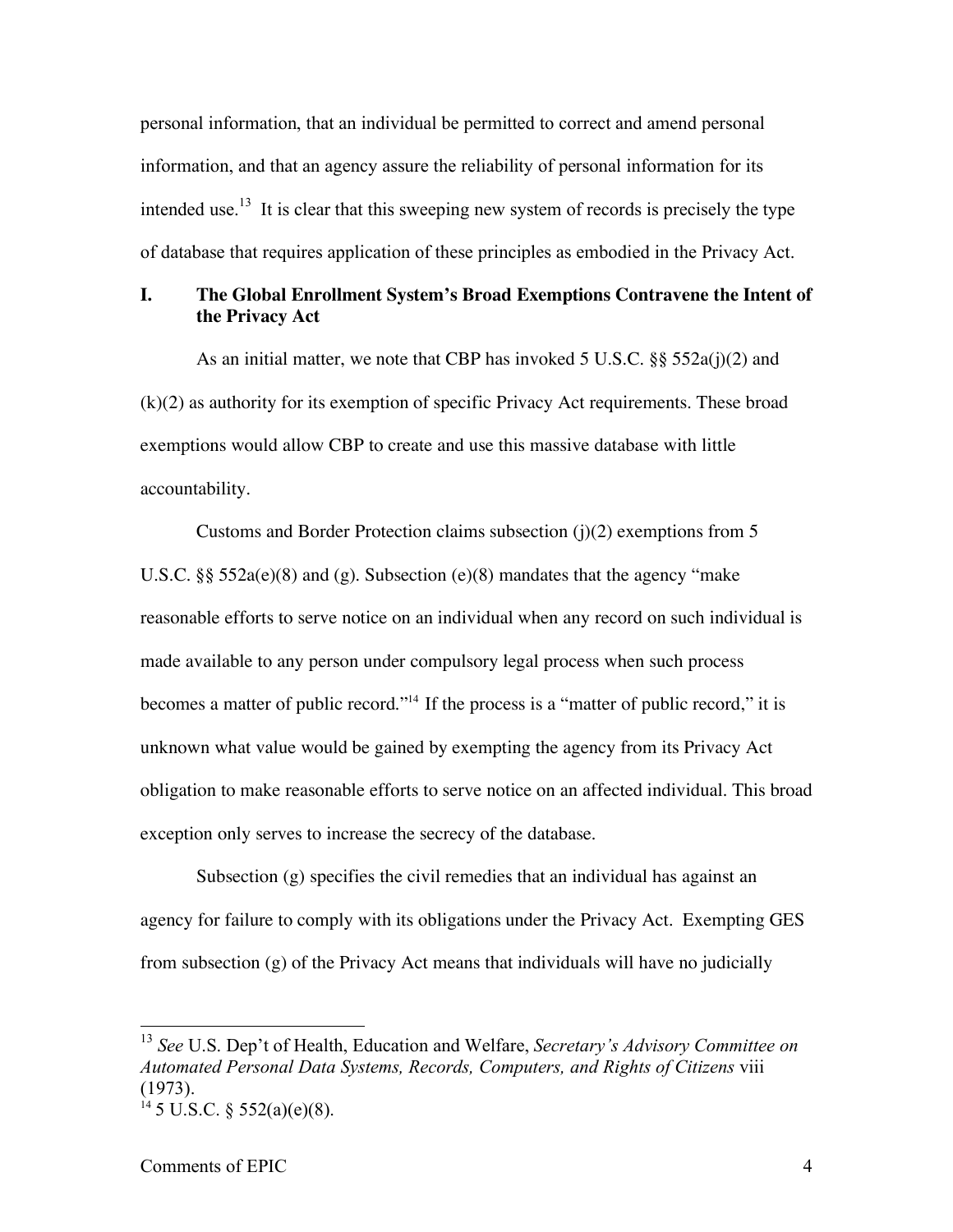enforceable rights of access to their records or correction of erroneous information in such records.

 In its notice, CBP has exempted GES from all Privacy Act provisions guaranteeing citizens the right to access records containing information about them. The Privacy Act provides, among other things, that

- • an individual may request access to records an agency maintains about him or her: $15$
- an individual may seek judicial review to enforce the statutory right of access provided by the  $Act<sub>16</sub>$  and
- the agency must publish a notice of the existence of records in the Federal Register, along with the procedures to be followed to obtain access.<sup>17</sup>

 In lieu of the statutory, judicially enforceable right of access provided by the Act, CBP creates an administrative right of access and redress through its records access procedures.<sup>18</sup> For redress, a person must write to CBP Customer Satisfaction Unit in the Office of Field Operations or the DHS Director for Departmental Disclosure and FOIA. While we commend CBP for creating a redress process, it is a weak one, at best. This conflicts with the purposes of the Privacy Act, which intended to provide an enforceable right of access to personal information maintained by government agencies. As then- DHS Privacy Officer Nuala O'Connor Kelly testified before Congress in February 2004, "Issues of privacy and civil liberties are most successfully navigated when the necessary legal, policy, and technological protections are built in to the systems or programs from the very beginning."<sup>19</sup> The Global Enrollment System should include a strong framework

<sup>&</sup>lt;sup>15</sup> 5 U.S.C. § 552a(d)(1). <sup>15</sup> 5 U.S.C. § 552a(d)(1).<br><sup>16</sup> 5 U.S.C. § 552a(g)(1).

<sup>&</sup>lt;sup>16</sup> 5 U.S.C. § 552a(g)(1).<br><sup>17</sup> 5 U.S.C. §§ 552a(e)(4)(G), (e)(4)(H), (f). <sup>17</sup> 5 U.S.C. §§ 552a(e)(4)(G), (e)(4)(H), (f).<br><sup>18</sup> 71 Fed. Reg. at 20710.

 $18$  71 Fed. Reg. at 20710.

<sup>&</sup>lt;sup>18</sup> 71 Fed. Reg. at 20710.<br><sup>19</sup> Statement of Nuala O'Connor Kelly, Chief Privacy Officer, Department of Homeland Security, Before the House of Representatives Judiciary Subcommittee on Commercial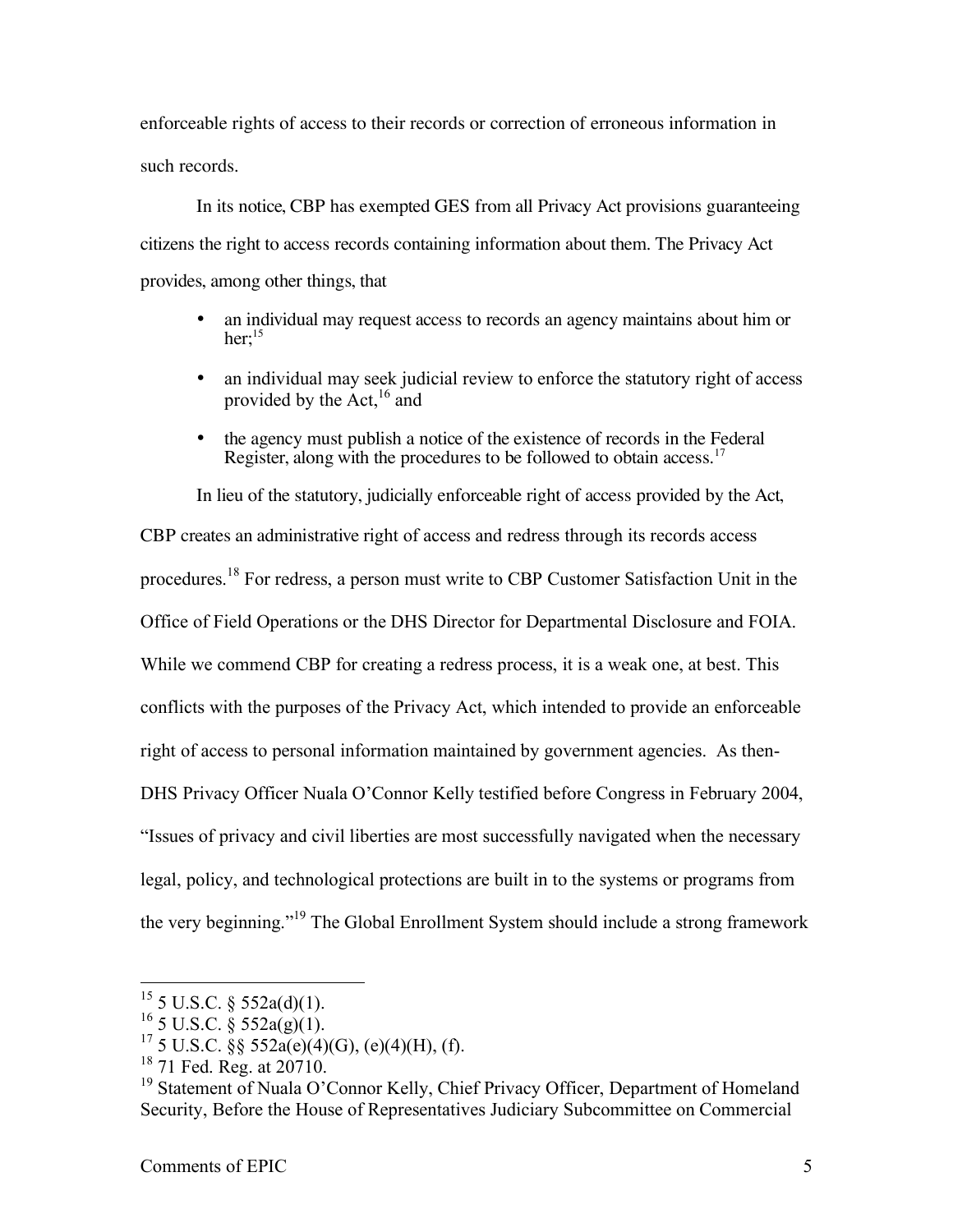for privacy and civil liberties.

 The Department of Homeland Security's redress procedures have largely been inadequate. For example, the Transportation Security Administration ("TSA") maintains that it has an adequate redress process to clear individuals improperly flagged by watch lists; however, it is well known that individuals encounter difficulty in resolving such problems. Senators Ted Kennedy (D-MA) and Don Young (R-AK) are among the individuals who have been improperly flagged by watch lists.<sup>20</sup> Sen. Kennedy was able to resolve the situation only by enlisting the help of then-Homeland Security Secretary Tom Ridge; unfortunately, most people do not have that option.

 The massive size of the terror watch lists, recently revealed to include 325,000 names, merely underscores this "false positive" problem.<sup>21</sup> TSA also does not include a judicially enforceable right of redress. TSA and CBP's failure to include this protection reduces the opportunity for individuals to correct records, and thereby increases the likelihood of mistakes. Such errors distract officials, who could be focusing on those who are linked to terrorist activity.

 Providing individuals with the right to judicial review is crucial because the database will have information not only proffered by individuals, but also gathered from

and Administrative Law (Feb. 10, 2004) *at*

<u>.</u>

 http://www.dhs.gov/dhspublic/interapp/testimony/testimony\_0024.xml (last accessed May 22, 2006).

 <sup>20</sup>*See, e.g.,* Sara Kehaulani Goo, *Committee Chairman Runs Into Watch-List Problem*, Washington Post, Sept. 30, 3004; Leslie Miller, *House Transportation Panel Chairman Latest to be Stuck on No-Fly List*, Associated Press, Sept. 29, 2004; Shaun Waterman,  *Senator Gets a Taste of No-Fly List Problems*, United Press International, Aug. 20, 2004. Senator Gets a Taste of No-Fly List Problems, United Press International, Aug. 20, 2004.<br><sup>21</sup> Walter Pincus and Dan Eggen, 325,000 Names on Terrorism List, Washington Post, Feb. 15, 2006.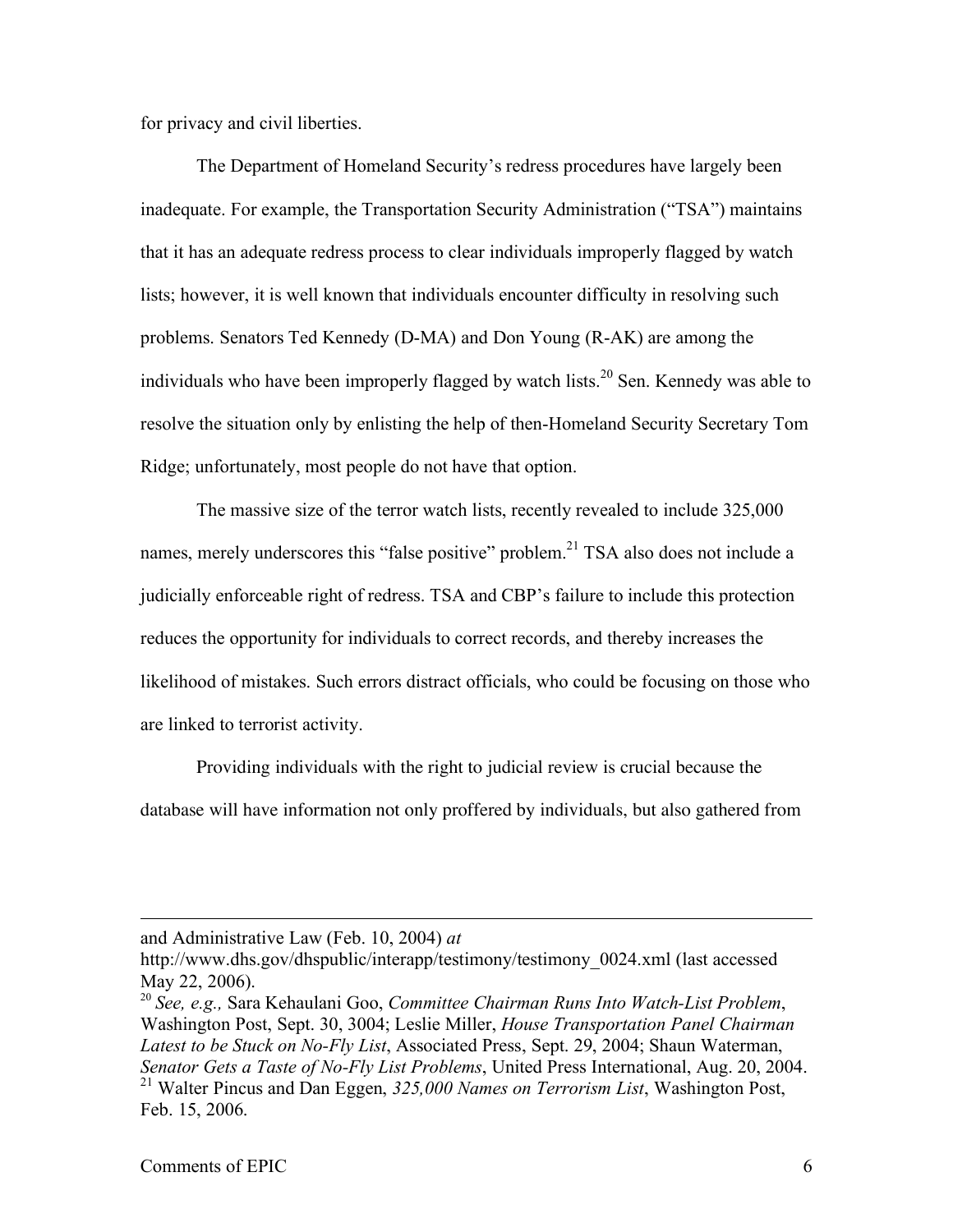other sources, including law enforcement databases.<sup>22</sup> It is also important because regulations for the retention or disposal of information gathered for this database is unknown. Under the previous system, records were "destroyed three years after the denial of an application as a 'trusted traveler' or after an issued permit expires."<sup>23</sup> Under the revised and expanded GES, CBP has said, "In light of the changes to the program that are envisioned, CBP will work with its Records personnel to develop an appropriate retention schedule that accounts for both operational and privacy concerns."<sup>24</sup> CBP has not explained why it did not include draft regulations for retention and disposal in this Privacy Act notice, though it included other revisions and expansions of GES.

 Though section (j) requires an agency to provide the "reasons why the system of records is to be exempted from a provision of this section," CBP does not explain why it has exempted GES from these Privacy Act requirements. CBP also cites subsection (k)(2) in support of these exemptions. Subsection  $(k)(2)$  is applicable only where the system of records is "investigatory material compiled for law enforcement purposes." The subsection provides, however, that "if any individual is denied any right, privilege, or benefit that he would otherwise be entitled by Federal law, or for which he would otherwise be eligible, as a result of the maintenance of such material, such material shall be provided to such individual." Given that CBP seeks to exempt GES from the Privacy Act's access provisions, it is unclear whether subsection (k)(2) authorizes CBP action. As such, we urge CBP to explain how  $(k)(2)$  gives the agency authority to exempt the system of records from the various Privacy Act provisions it cites.

 22 71 Fed. Reg. at 20709-10. <sup>23</sup>*Id*. at 20710.

<sup>&</sup>lt;sup>23</sup> *Id.* at 20710.<br><sup>24</sup> *Id.*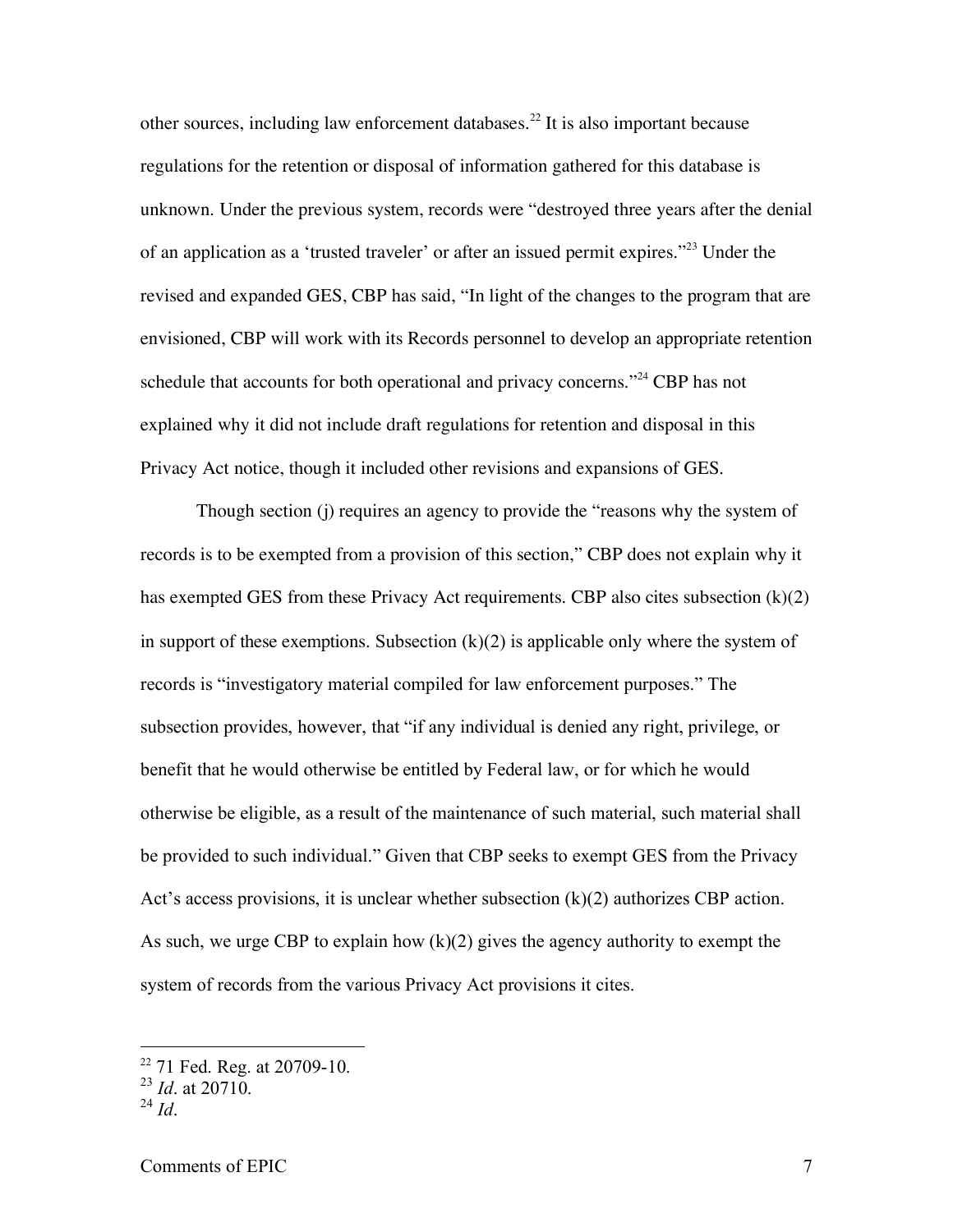## **II. The Global Enrollment System's Trusted Traveler Program Creates a Significant Security Risk**

 Customs and Border Protection is revising and expanding GES in order "to perform advanced screening on low-risk trusted travelers and to expedite the security screening process of these trusted travelers as their low-risk status is confirmed."<sup>25</sup> However, this "Trusted Traveler" system creates a substantial security risk, as it divides travelers into categories whose criteria can be learned and exploited.

 The program creates two classes of travelers: trusted and not trusted. But, as security expert Bruce Schneier has explained, this could also create a third category: "bad guys with the card."<sup>26</sup> Criminals will choose applicants without previous links to terrorism, who can pass the background checks, to commit their crimes. For example, neither Oklahoma City bomber Timothy McVeigh nor Unabomber Ted Kaczynski had previous ties to terrorism, Schneier said. $27$ 

 There are a number of approaches to this problem, none of which are considered by the CBP in its proposed expansion of the Global Enrollment System. First, the best procedure may be to subject all travelers to the security screening that would be required for a suspicious traveler. Second, if the Trusted Traveler program is adopted, it may be necessary to include random security screenings even for those passengers who have been designated "low-risk" travelers so that those who obtain such a designation but intend harm will still be at risk of more thorough security screening. Third, as EPIC has previously recommended, the best approach may be to focus on security techniques that

 <sup>25</sup>*Id*. at 20709.

 26 Bruce Schneier, *Crypto-Gram Newsletter*, Mar. 15, 2004, *at* http://www.schneier.com/crypto-gram-0403.html. <sup>27</sup>*Id*.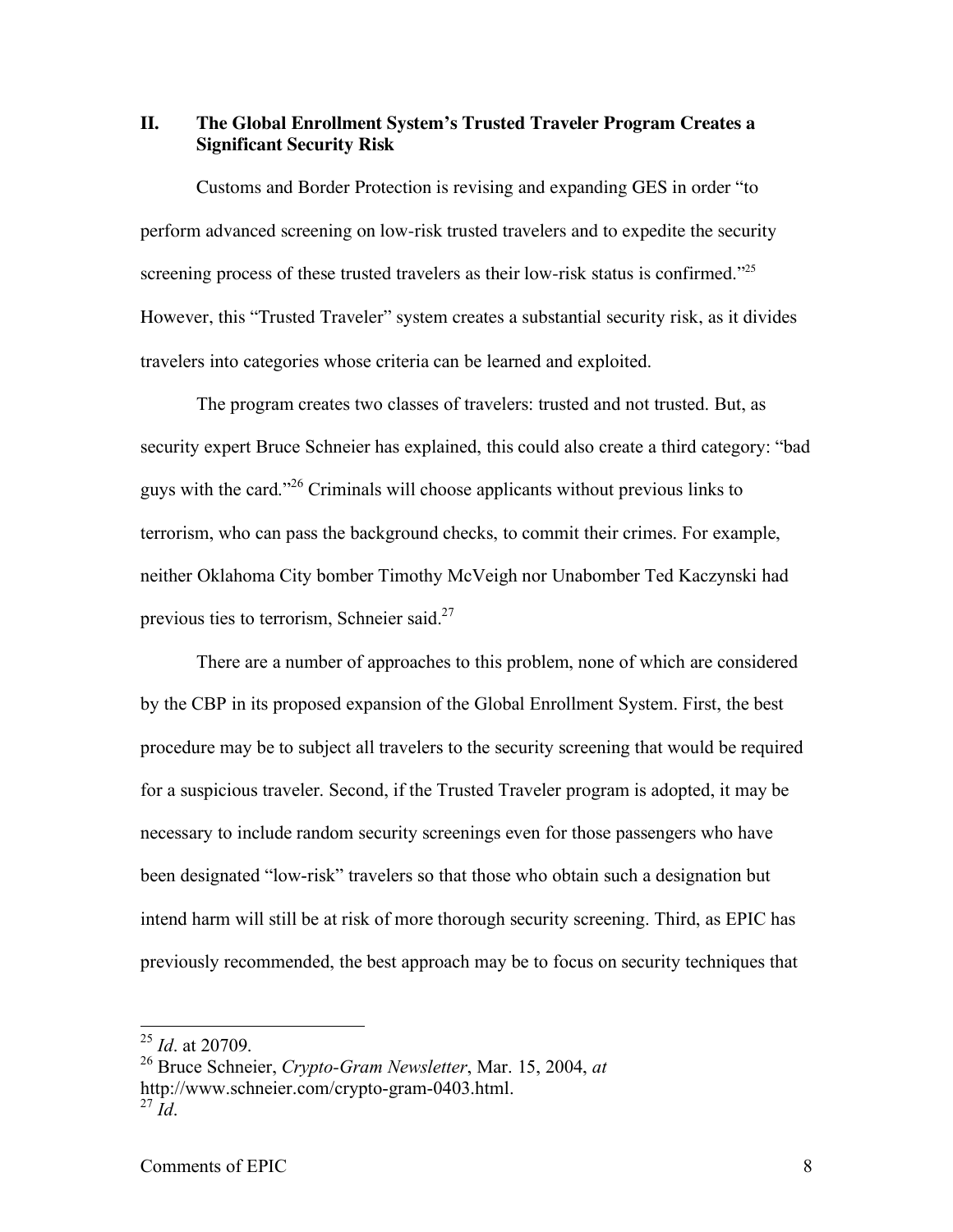are intended to detect devices and other materials that may threaten air travel safety rather than profiling techniques that attempt to divine the intent of travelers.<sup>28</sup> One obvious problem with a security protocol that is based on a distinction between "low-risk" and "high-risk" traveler is that a "high-risk" traveler may exploit the status of the "low-risk" traveler to enable the delivery of dangerous materials to the aircraft.<sup>29</sup> This is a further reason that the expansion of databases that are intended to promote profile-based security determinations should be viewed with some skepticism.

#### **III. The Global Enrollment System's Presents a High Risk of Mission Creep**

 The Global Enrollment System's many categories of "routine uses" creates a strong risk of "mission creep." This is a risk that information volunteered will be used for reasons not related to their original security purposes.

 "Trusted Traveler" applicants must submit a substantial amount of personally identifiable information, including biometric data and employment history. This personal information could be used for reasons other than the ones for which the information was gathered or volunteered. In this program, CBP has identified seven categories of "routine uses" of personal information that will be collected and maintained in the program's system of records. In one category, CBP anticipates disclosure to:

<sup>&</sup>lt;sup>28</sup> Prepared Testimony and Statement for the Record of Marc Rotenberg, President, Electronic Privacy Information Center, at a Hearing on Security and Liberty: Protecting Privacy, Preventing Terrorism Before the National Commission on Terrorist Attacks Upon the United States (Dec. 8, 2003), *available at* 

http://www.epic.org/privacy/terrorism/911commtest.pdf.<br><sup>29</sup> Prepared Testimony and Statement for the Record of Marc Rotenberg, President, Electronic Privacy Information Center, at a Hearing on the Future of Registered Traveler Before the Subcommittee on Economic Security, Infrastructure Protection, and Cybersecurity of the U.S. House of Representatives Committee on Homeland Security (Nov. 3, 2005), *available at* http://www.epic.org/privacy/airtravel/rt\_test\_110305.pdf.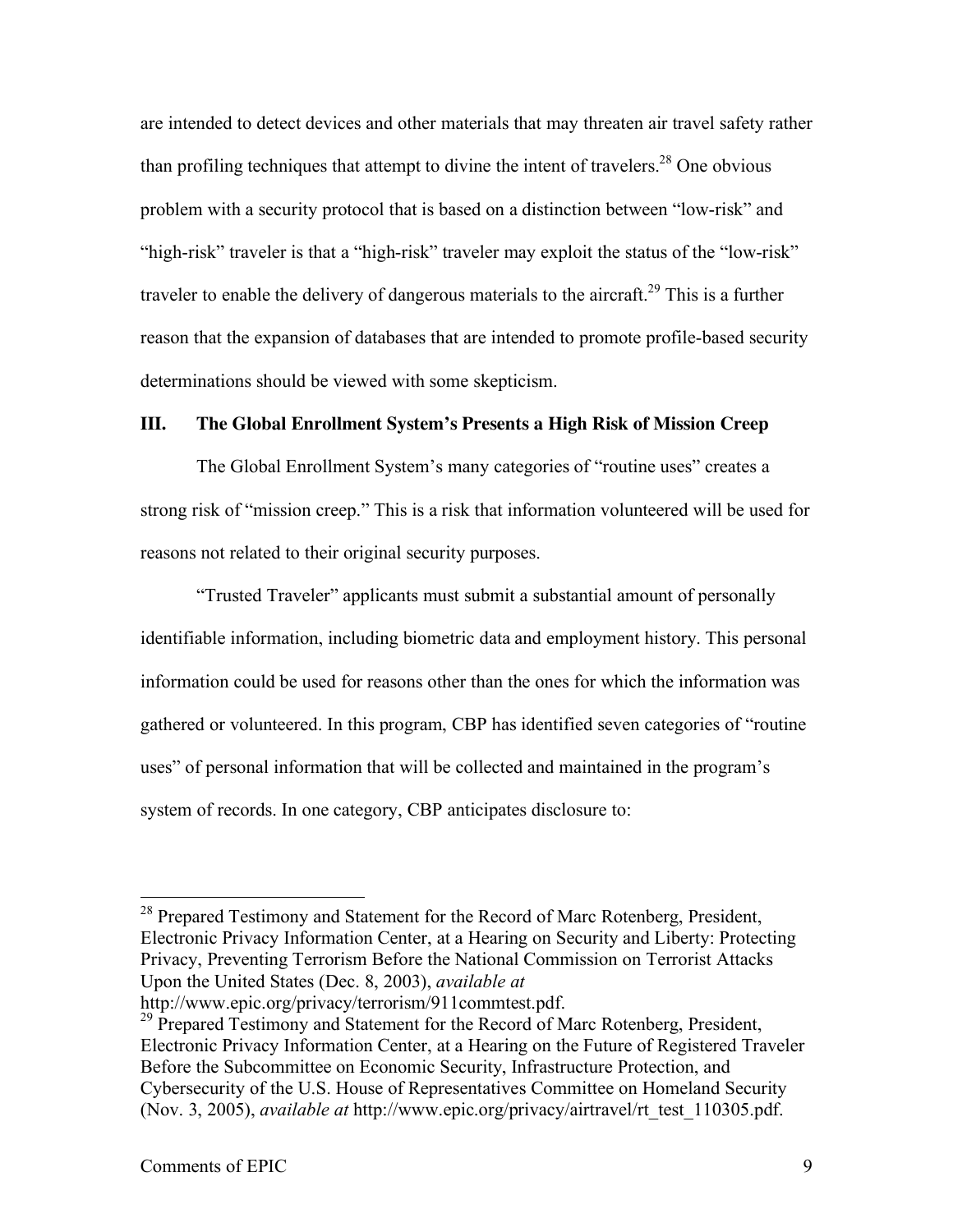Federal, State, local, foreign, international or tribal government agencies or organizations that are lawfully engaged in collecting intelligence or law enforcement information (whether civil, criminal or administrative) and/or charged with investigating, prosecuting, enforcing or implementing civil and/or criminal laws, related rules, regulations or orders, to enable these entities to carry out their law enforcement and intelligence responsibilities.<sup>30</sup>

 This category is so broad as to be almost meaningless, allowing for potential disclosure to virtually any government agency worldwide for a vast array of actual or "potential" undefined violations. The risk of mission creep is clear.

# **Conclusion**

 For the foregoing reasons, the Electronic Privacy Information Center believes that CBP must revise its Privacy Act notice for the Global Enrollment System to 1) provide individuals judicially enforceable rights of access and correction; 2) create suitable retention and disposal standards; 3) limit the distribution of information to only those necessary for the screening process; and 4) respect individuals' rights to their information

that is collected and maintained by the agency.

Respectfully submitted,

**\_\_\_\_\_\_\_\_\_\_\_\_\_\_\_\_\_\_\_\_\_\_\_\_\_\_\_\_\_** 

**\_\_\_\_\_\_\_\_\_\_\_\_\_\_\_\_\_\_\_\_\_\_\_\_\_\_\_\_\_** 

Marc Rotenberg Executive Director

Melissa Ngo Staff Counsel

<sup>&</sup>lt;sup>30</sup> 71 Fed. Reg. at 20710.